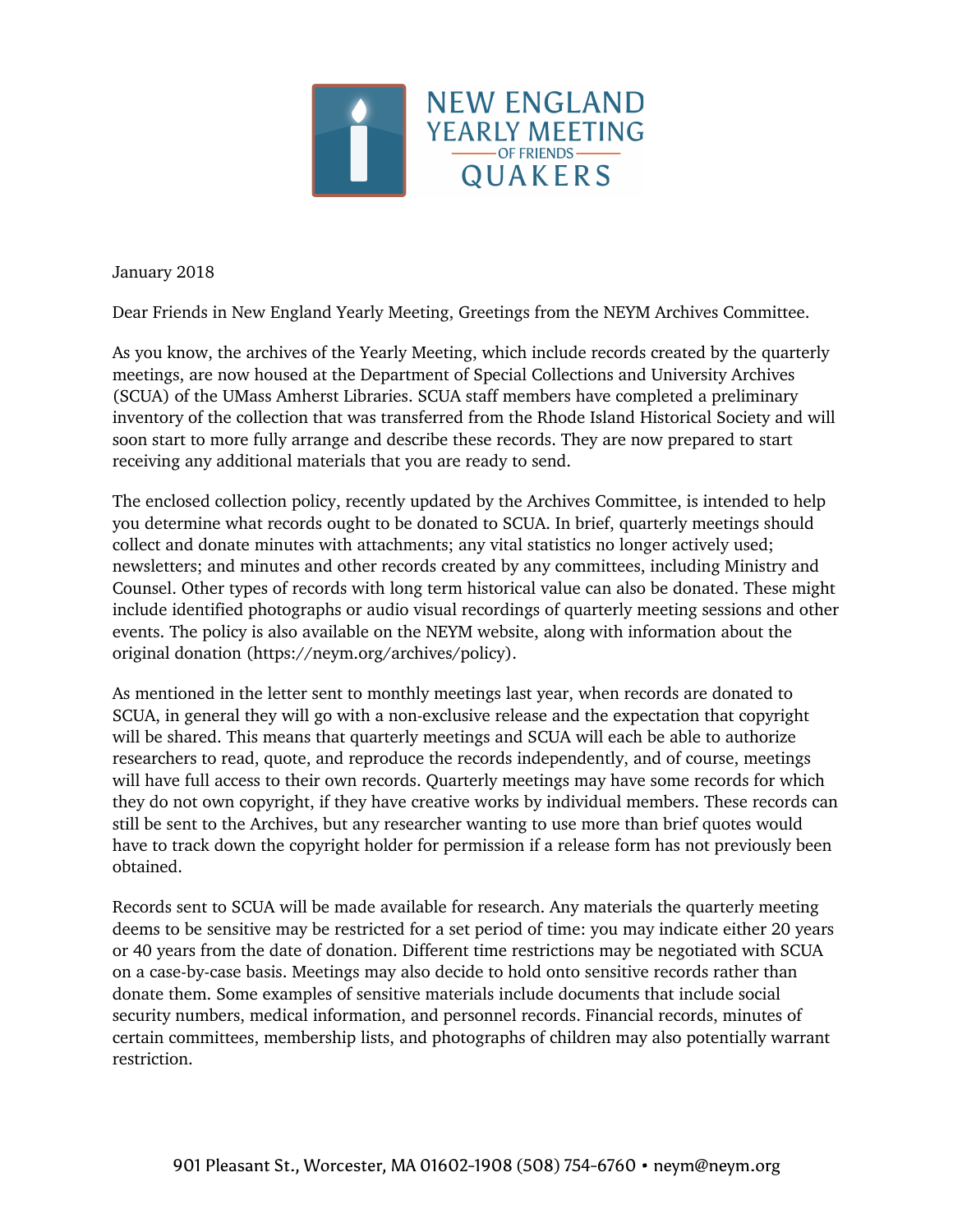SCUA will be digitizing records and making them available online but this effort will focus primarily on pre-1945 records. SCUA will contact quarterly meetings for permission before digitizing any records from 1946 onward and before making any digital records you donate available on the internet outside of SCUA.

## **How to donate records to SCUA:**

Please include a completed and signed Deed of Gift with your donation. The Deed is called "Agreement for QM gifts to Archives" and can be found here: https://neym.org/archives/policy. This document serves as a cover letter, making it clear to SCUA staff what the donation includes and who the donor is, and it also serves as a legal document, transferring ownership with shared copyright to SCUA. You should include a brief description of the materials either in that document or as an attachment. Any restrictions of specific materials should be noted. Upon receipt of the material, SCUA will countersign the Deed of Gift and return a copy to you for your records.

## **For physical records:**

Materials and the Deed of Gift should be mailed to:

Aaron Rubinstein Special Collections & University Archives UMass Amherst Libraries 154 Hicks Way Amherst, MA 01003-9275

Please write "NEYM Records" on the outside of your package and specify the number of packages being sent ("1 of 2," "2 of 2"). If you have a large quantity of materials to donate, we can usually arrange for them to be picked up.

## **For digital records:**

SCUA is happy to accept donations of digital files. Contact them to discuss what you have and they will either have you email the files or they will set up a virtual space where you can put the files for them to download. Please ensure that the filenames are somewhat meaningful. You can include a scan of your completed and signed Deed of Gift or mail a physical copy of it to SCUA. Certain files, such as minutes, will be printed on acid free paper by SCUA staff. As noted above, digital files will not be made available outside of SCUA unless permission is expressly granted by the monthly meeting. Researchers visiting SCUA will have access to the digital files unless you specify a period of closure for the records.

If you have any questions about any aspect of this process, including what to donate and how to go about doing so, please contact members of the Archives Committee (archives@neym.org) or Aaron Rubinstein (arubinst@library.umass.edu or 413-545-2780).